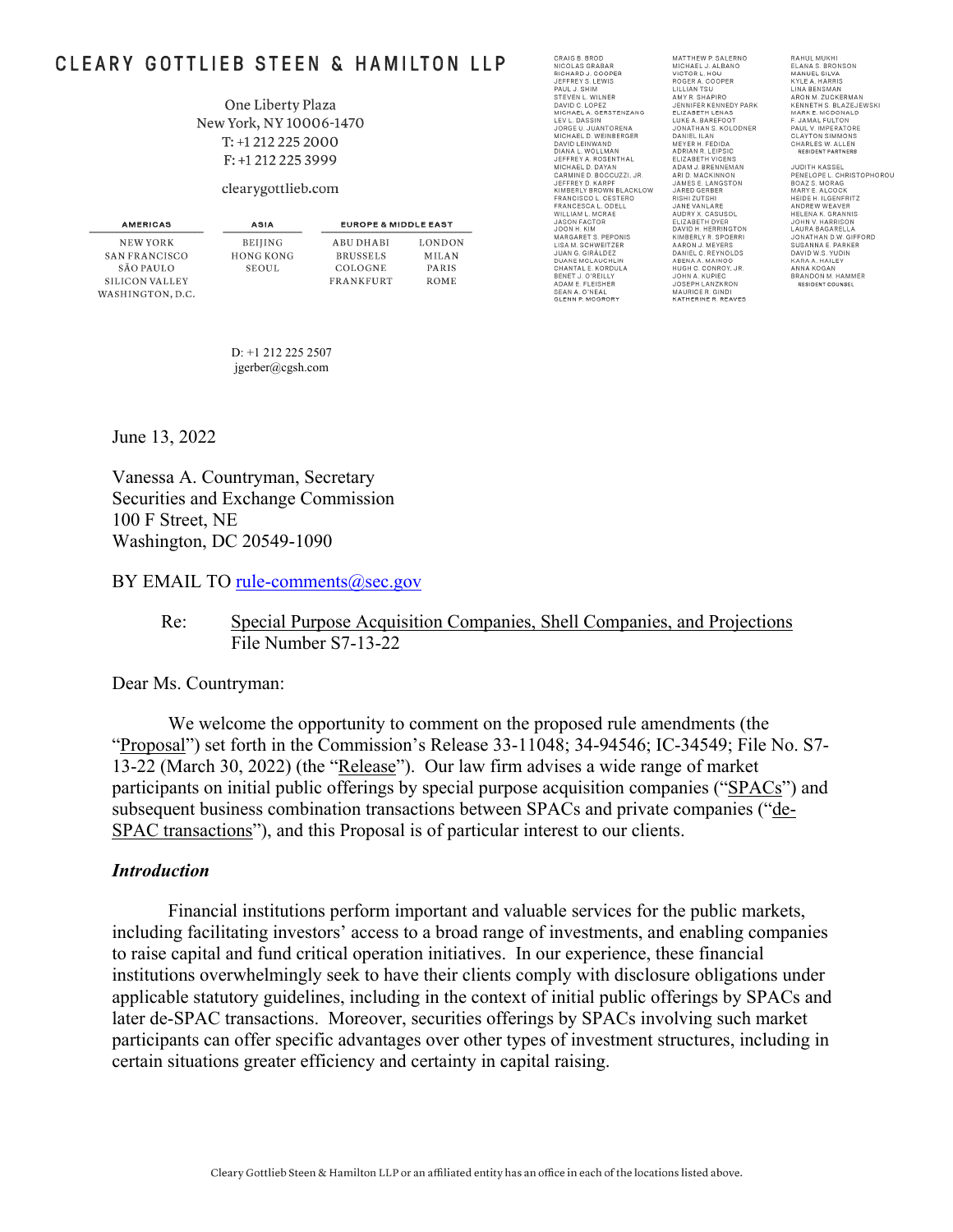We therefore believe the Commission should act cautiously with respect to any proposed rule that may unfairly expand the scope of liability faced by such financial institutions for activities that they undertook in connection with SPACs. One such rule is the Commission's proposal to change what constitutes an "underwriter" in an initial public offering by a SPAC or a de-SPAC transaction. That change would be inconsistent with the statutory definition of the term "underwriter" in the Securities Act of 1933, and with decades of case law interpreting and applying that statutory provision. We believe adopting that change could meaningfully deter financial institutions from providing services in connection with SPAC IPOs or later de-SPAC transactions, and we are aware that the proposal itself has already resulted in certain market participants, such as financial institutions, exiting this market.

### *Proposed Rule 140a*

Proposed Rule 140a states that "[a] person who has acted as an underwriter of the securities of a special purpose acquisition company and takes steps to facilitate the de-SPAC transaction, or any related financing transaction, or otherwise participates (directly or indirectly) in the de-SPAC transaction will be deemed to be engaged in the distribution of the securities of the surviving public entity in a de-SPAC transaction within the meaning of section  $2(a)(11)$  of the Act." Release at 343.

 The Release itself makes plain the broad scope of the Commission's intentions in proposing the rule. Specifically, the Release states that "parties can attain underwriter status even if they do not receive compensation for their services, do not sell securities directly to the public, and do not have privity of contact with the issuer," *id.* at 93 (internal citations omitted), and can include those "who have arranged for public trading of an unregistered security or have stimulated investor interest in such security through advertisements, research reports, or other promotional efforts." *Id.* Connecting this to de-SPAC transactions, the Release concedes that "SPAC IPO underwriters typically are not retained to act as firm commitment underwriters in the de-SPAC transaction," but nonetheless asserts they can be considered underwriters with respect to that transaction because they "typically participate in activities that are necessary to that distribution," such as "identifying potential target companies, negotiating merger terms, or finding investors for and negotiating PIPE investments" and receiving "compensation" related to the de-SPAC transaction. *Id.* at 97.

 Although the Proposal reflects a thoughtful effort to ensure full disclosure to potential investors, Rule 140a exceeds the scope of 15 U.S.C. § 77(b)(a)(11) and therefore exceeds the bounds of the SEC's rule-making authority. *See, e.g.*, *Ernst & Ernst v. Hochfelder*, 425 U.S. 185, 214 (1976) (holding Rule 10b-5 could not adopt more lenient standard of liability than required by the statutory text of § 10(b)); *see also Aaron v. Sec. & Exch. Comm'n*, 446 U.S. 680, 701-02 (1980) (same). In adopting Rule 140a or any other proposed rule that aims to address what constitutes an underwriter, the Commission may not exceed the statutory boundaries set forth by Congress: playing an essential role in the actual distribution of securities, rather than engaging in mere facilitation (even if necessary to the completion of the distribution). *See In re Lehman Bros. Mortg.-Backed Sec. Litig*., 650 F.3d 167, 177-78 (2d Cir. 2011). Adopting a broader rule would expose market participants to the threat of liability for indirect, non-essential participation in securities offerings—beyond the scope of what Congress authorized and what decades of federal court decisions have determined to be the statutory scope of underwriter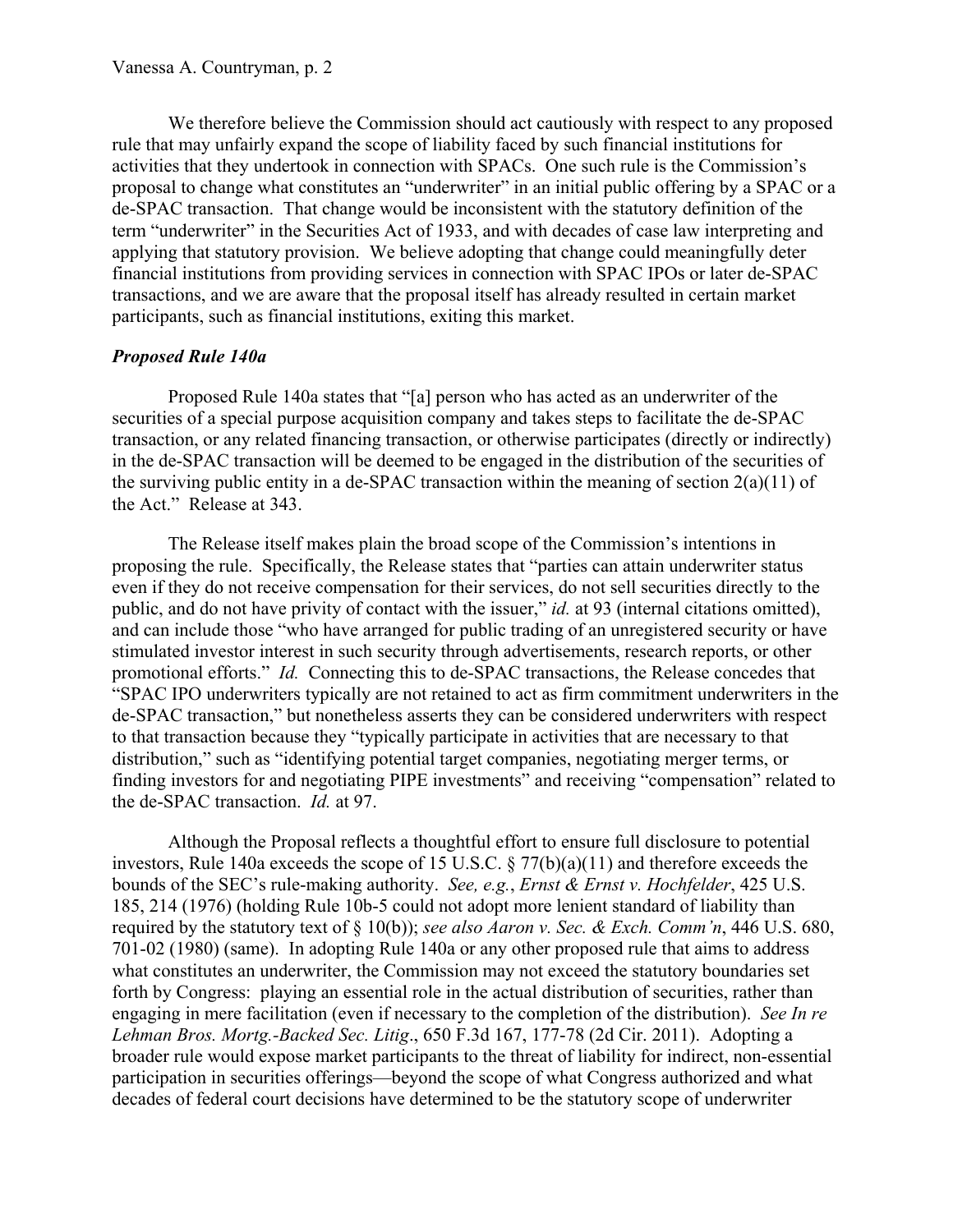### Vanessa A. Countryman, p. 3

liability—and would improperly conflate the separate distributions made in initial public offerings by SPACs with subsequent de-SPAC transactions.

## *Boundaries Under 15 U.S.C. § 77(b)(a)(11)*

 It is well established that liability for underwriting a securities offering is limited to those "playing roles essential in the actual distribution of securities." *Lehman*, 650 F.3d at 178. 15 U.S.C. § 77(b)(a)(11) defines an underwriter as "any person who has purchased from an issuer with a view to, or offers or sells for an issuer in connection with, the distribution of any security, or participates or has a direct or indirect participation in any such undertaking, or participates or has a participation in the direct or indirect underwriting of any such undertaking; but such term shall not include a person whose interest is limited to a commission from an underwriter or dealer not in excess of the usual and customary distributors' or sellers' commission." Thus, on its face, the statute limits the definition of an underwriter to those who participate directly or indirectly in the distribution of a security.

 Following the requirements of this statutory definition, federal courts have limited "underwriters" to parties that participated in the "actual distribution" of the securities at issue, rather than those with roles that did not involve interactions with purchasers in the distribution*. See, e.g.*, *Lehman*, 650 F.3d at 176. Among other examples, courts have found that:

- A party is not an underwriter if it merely reviews and performs due diligence of disclosure, even if that participation was "essential to the distribution" of the securities, where those activities "are not part of the purchase, offer, or sale of the [securities]." *Fed. Deposit Ins. Corp. v. First Horizon Asset Sec. Inv*., 443 F. Supp. 3d 505, 510 (S.D.N.Y. 2020). Therefore, a financial institution's mere participation in a securities offering, such as by performing due diligence, verifying the accuracy of statements in the disclosure documents, asking accountants to perform procedures on those documents, obtaining counsel's opinions on those documents, and approving their final content, do not make that financial institution an underwriter. *See id*. at 509-10; *Employees' Ret. Sys. of the Gov't of the Virgin Islands v. J.P. Morgan Chase & Co*., 804 F. Supp. 2d 141, 156- 57 (S.D.N.Y. 2011) (finding that financial institutions were not underwriters where they participated in the drafting and dissemination of prospectus documents).
- A party is also not an underwriter simply because it "tak[es] steps that facilitate the eventual sale of a registered security[.]" *Lehman*, 650 F.3d at 177. Specifically, taking part in "non-distributional activities"—such as evaluating loan data, assisting in the creation of securities, and reviewing and commenting on draft disclosures—do not render a party an underwriter. *Id.* at 178, 182-84.
- A party is not an underwriter if it merely participates "behind the scenes" (*i.e.* is not identified to the public) in the drafting of disclosure documents. *See, e.g.*, *In re REFCO, Inc. Sec. Litig*., 2008 WL 3843343, at \*2-5 (S.D.N.Y. Aug. 14, 2008); *see also In re HealthSouth Corp. Sec. Litig*., 2009 WL 10708552, at \*6 (N.D. Ala. Feb. 26, 2009) (stating that financial institution was not an underwriter where it, through its attorneys, reviewed and commented on draft registration statements and placed the name of its counsel on the front of the registration statements).